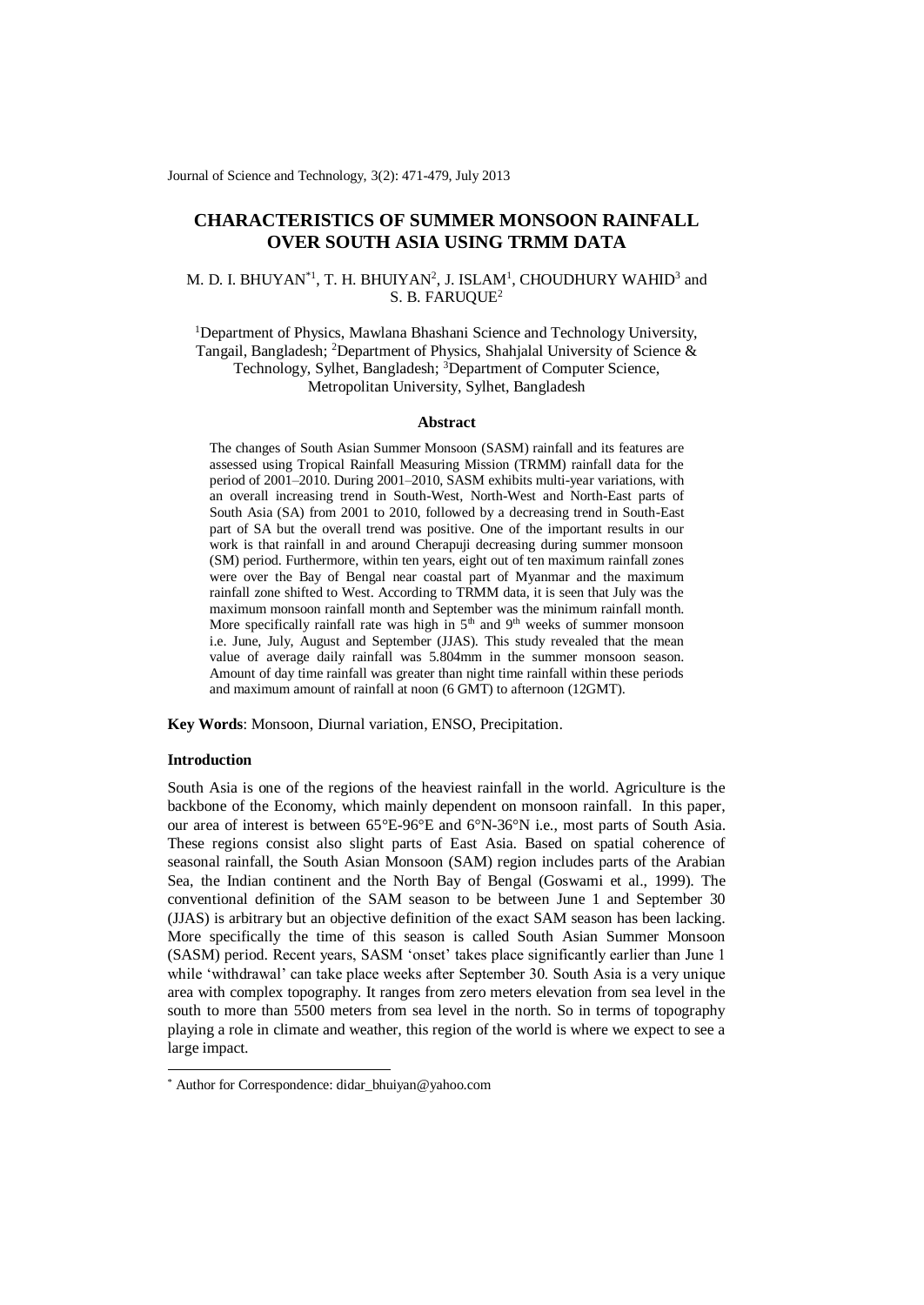Asian monsoon plays a big role in the global climate system and influences most of the tropics and subtropics of the Eastern Hemisphere (Webster et al., 1998). There is also a sign that the monsoon may influence the atmospheric circulation in the extra-tropics. Summer monsoon of this region shows a pronounced variability on a wide range of time scales from intra-seasonal to inter-annual and inter-decadal (Chang and Krishnamurti, 1987; Fein and Stephens, 1987; Webster et al., 1998). Inter-annual variability in the rainfall intensity during the Summer Monsoon Season (SMS) over South Asia (SA) has significant economic and social consequences (Parthasarathy et al., 1988; Gadgil, 1996; Webster et al., 1998). If the monsoon is strong then result is floods, whereas weak monsoons can result droughts, thus affecting living conditions and the economy of this densely populated region. Therefore, the analysis of the previous rainfall pattern and the correct long term prediction of monsoon rainfall are very important for this region. The region's economy largely depends upon agriculture, so changes in the path and strength of the monsoon can be devastating. SASM is critical to agriculture in Nepal, Pakistan, India and Bangladesh- could be weakened and delayed due to increasing temperature in the future, according to a recent study (Diffenbaugh, 2009).

More than 22% of the world population lives in this part of the world and they depend inextricably on the SASM, which contributes as much as 75% of the total annual rainfall multiple SM in major parts of the region and produce almost 90% of India's water supply. (Dhar, O.N, and S. Nandargi, 2003). The major component of the water cycle is precipitation and precipitation is responsible for depositing the fresh water on the planet. Approximately 505,000 cubic kilometers (121,000 cu mi) of it over the oceans (Chowdhury, 2005). Intergovernmental Panel on Climate Change (IPCC) shows that trends of global precipitation were positive throughout the century. However, trends vary with region to region and season to season. In our work we try to show the trends of rainfall of SA in the past decade.



Fig. 1: Area of interest

The year to year variation of the Asian monsoon is one of the strongest signals of the earth's climate variability. Its interaction with ENSO has been of great interest to the climate research community. For developing monsoon prediction, lots of studies have focused on the relationships the monsoon and the major climate signal, i.e. EL Nino- Southern Oscillation (ENSO). Some of these studies (Webster and Yang, 1992); ( Ju and Slingo, 1995); (Lau and Bua, 1998) suggested that ENSO may have an influence on the inter-annual variability of the Asian summer monsoon. In this work we try to feature summer monsoon rainfall (SMR)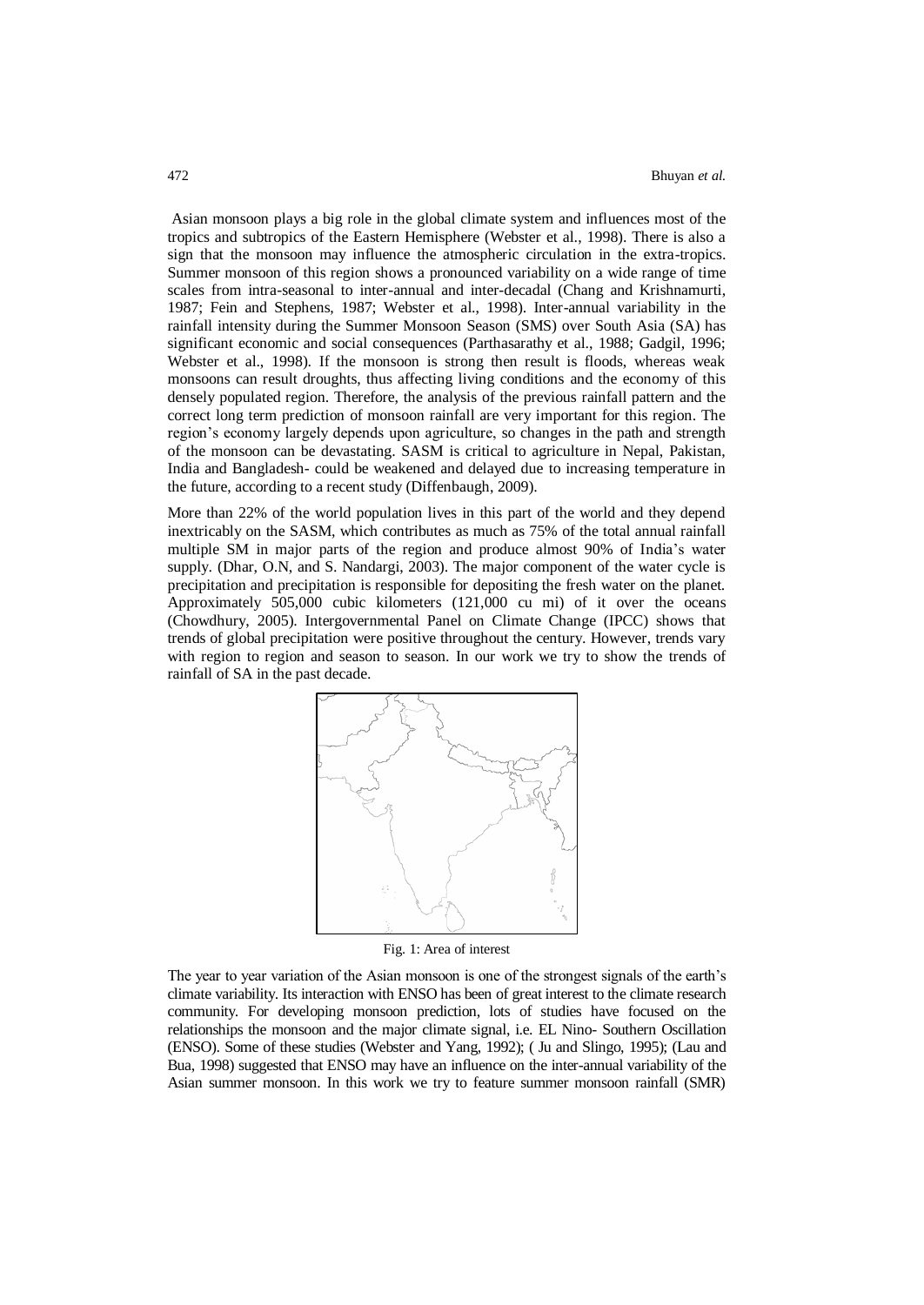trend, pattern and characteristics over South Asia during 2001-2010 periods. In this study we have also summarized Diurnal rainfall variation.

#### **Materials and Methods**

The TRMM 3B42 (V6) 3-hourly  $0.25^{\circ}$  x  $0.25^{\circ}$  merged TRMM, the TRMM 3B42 (V6) daily 0.25° x 0.25° merged TRMM, the TRMM 3B43 (V6) monthly  $0.25^\circ \times 0.25^\circ$ merged TRMM were used in this analysis. Four months (June –September) in each year from 2001 to 2010 were used in this analysis. The study was South Asia and its adjacent areas (65°E-96°E and 6°N-36°N).

#### **Results and Discussion**

In this paper, the variations of rainfall and rainfall feature of South Asian Summer Monsoon (SASM) from 2001 to 2010 were investigated using TRMM. The main contribution of this study is to provide a full observational picture of the yearly changes of SASM rainfall and its features across the previous decade.



Fig. 2: Climatology of four zones from 2001 to 2010.

During 2001–2010, SASM exhibits multi-year variations, with an increasing trend in South-West i.e. area between  $6^{\circ}N-21^{\circ}N$  and  $65^{\circ}E-81^{\circ}E$  (3<sup>rd</sup> zone), North-West i.e. area between 21°N-36°N and 65°E-81°E (1<sup>st</sup> zone) and South-East i.e. area between 6°N-21°N and 81°E-96°E (4th zone) parts of South Asia (SA) from 2001 to 2010, followed by a decreasing trend in North-East i.e. area between 21°N-36°N and 81°E-96°E (2nd zone) part of SA shown in Fig.2 but the overall trend was positive shown in Fig.3. These four i.e.  $1<sup>st</sup>$ ,  $2<sup>nd</sup>$ ,  $3<sup>rd</sup>$  and  $4<sup>th</sup>$  zones received on average



Fig. 3: Monthly rainfall variation over South Asian region from 2001 to 2010.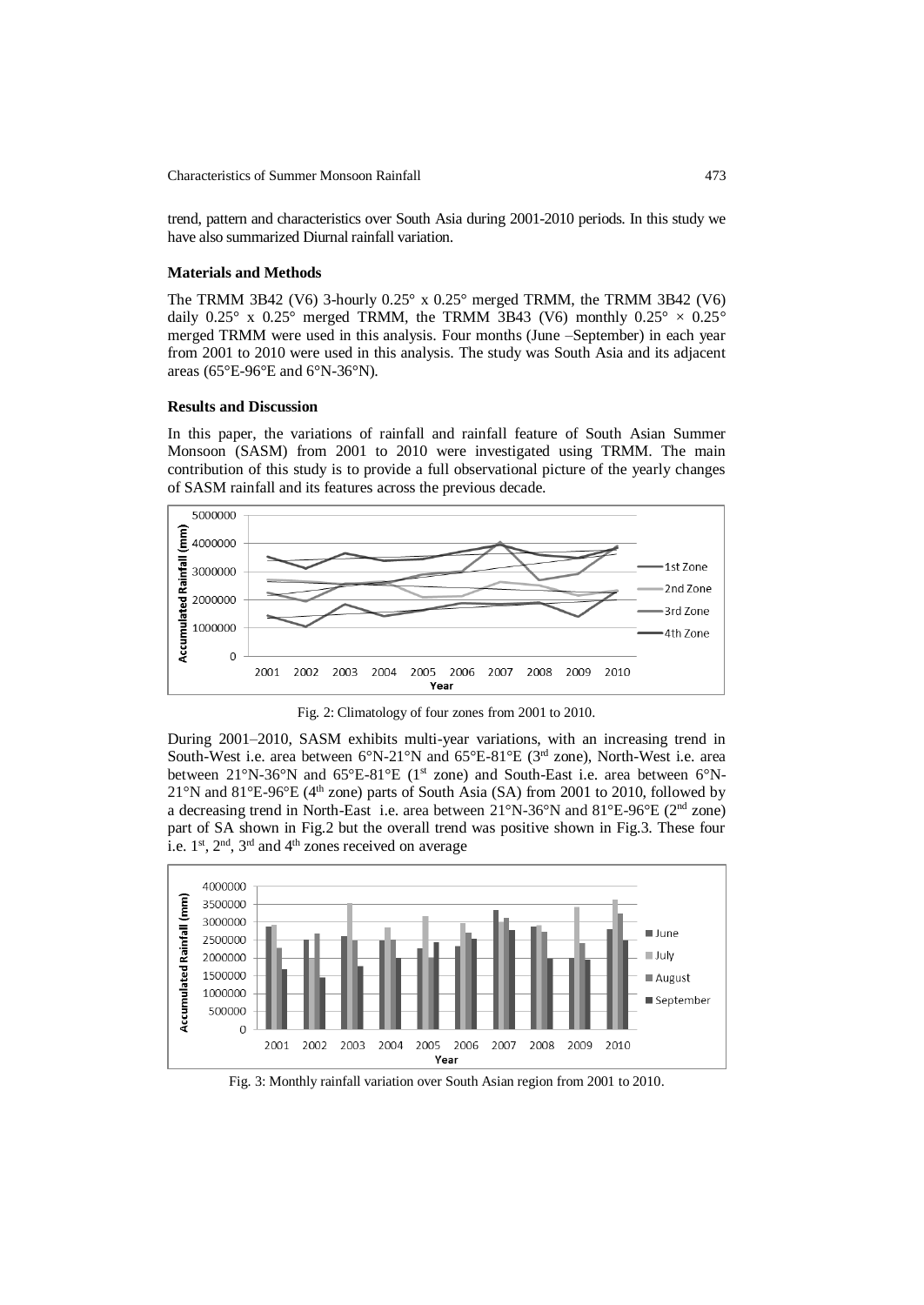

Fig. 4. Yearly rainfall variations over South Asia.

16%, 23%, 27% and 34% of total monsoon rainfall respectively in every year (Fig. 5). Moreover, in this paper we try to investigate rainfall trends of the area between 91°E-92°E and 25°N-25.75°N which consist the world highest rainfall zone i.e. Cherrapunji and also consist Mawsynram. Normally ground rainfall was higher in these areas compared to other area in SA. It is seen that in these areas the overall trend of rainfall was decreasing during 2001-2010 summer monsoon period followed by a slightly increasing trend from 2005 to 2010 shown in Fig. 6.



Fig. 5. Percentage of total accumulated rainfall over four zones in the last decade**.**



Fig. 6. Accumulated rainfall in and around Cherrapunji (area between 91E-92E and 25N-25.75N).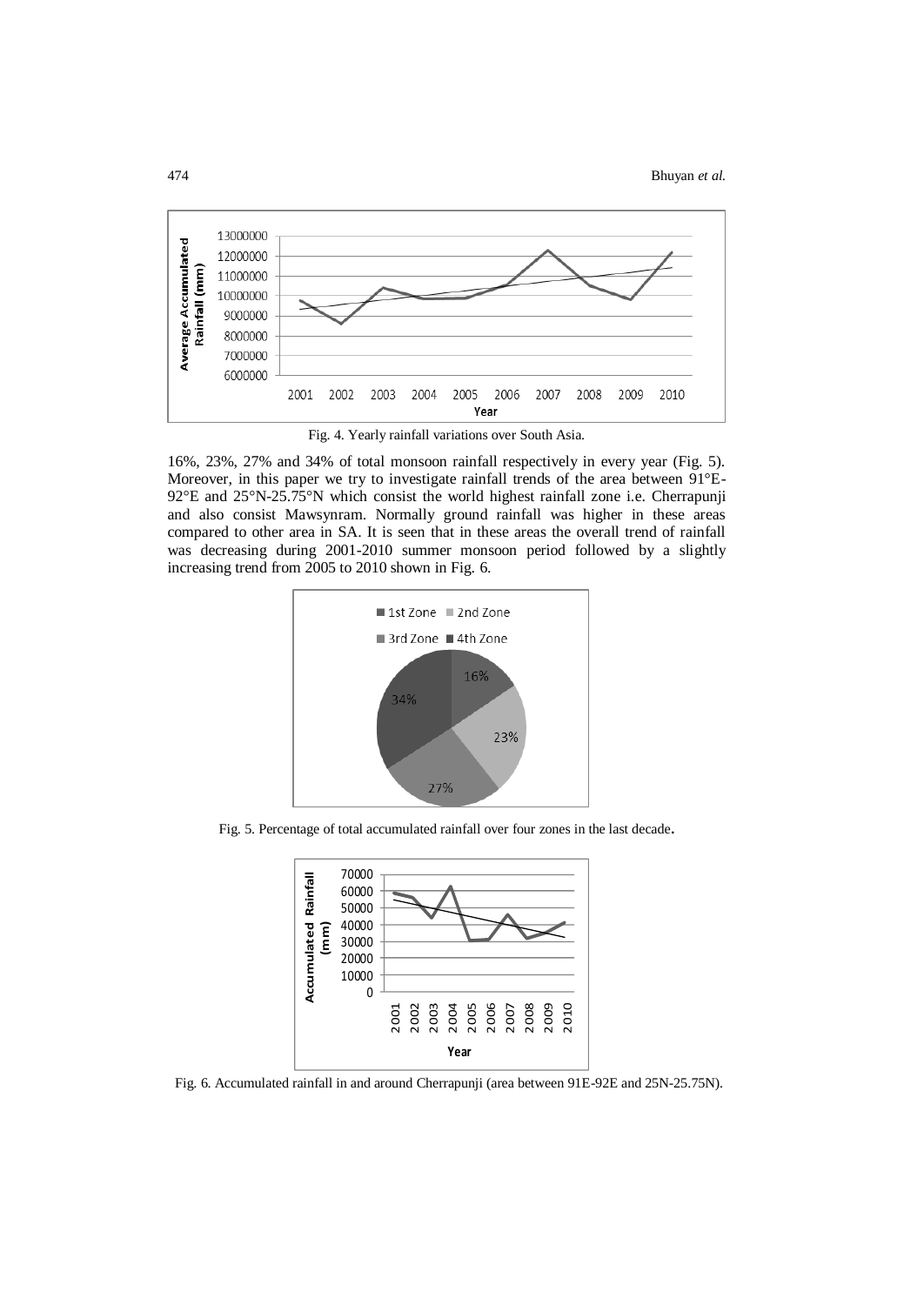

Fig.7. Ten year's average weekly rainfall over South Asia.

From this study, it is seen that July was the maximum monsoon rainfall month and September was the minimum rainfall month within the study period. More specifically rainfall rate was high in 5<sup>th</sup> and 9<sup>th</sup> weeks of summer monsoon i.e. rainfall trend was high in the middle of June and the end of July shown in Fig.7.

| Year | Average accumulated<br>rainfall (in mm) |
|------|-----------------------------------------|
| 2001 | 5.49                                    |
| 2002 | 4.83                                    |
| 2003 | 5.87                                    |
| 2004 | 5.55                                    |
| 2005 | 5.59                                    |
| 2006 | 5.86                                    |
| 2007 | 6.83                                    |
| 2008 | 5.82                                    |
| 2009 | 5.45                                    |
| 2010 | 6.79                                    |

**Table 1. Average accumulated rainfall over South Asia.** 



Fig. 8. Percentage of monthly rainfall contribution over South Asian region from 2001 to 2010.

From Table 1, it is also seen that 2002, 2007 and 2010 were ENSO years within these ten years. The monsoon year 2002 is El-Nino and 2007 and 2010 are La-Nina years but the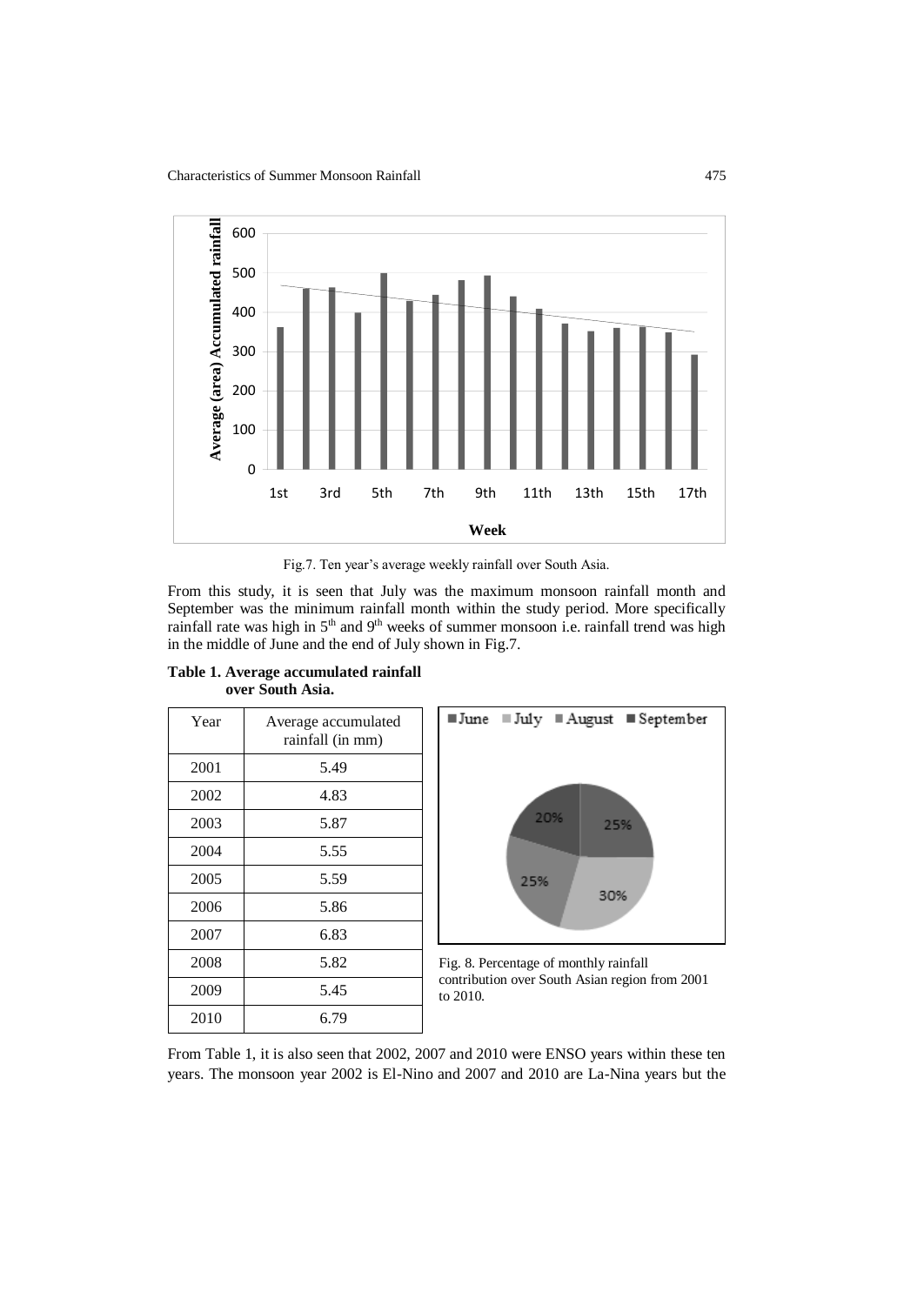intensity was not so strong. It is seen that the average rainfall was 3048456 mm in July which was 30% of total monsoon rainfall and the amount was 2111232 mm in September which accounts for 20% of total rainfall. The difference between the rainfall during June and August was negligible (5519 mm).

It is found that the average value of daily rainfall was 5.804 mm per  $(0.25^{\circ} \times 0.25^{\circ})$  grid box in summer monsoon. In June it was 6.01 mm. During the first four years it was slightly higher than average and then next two years it was less than average. However in 2007 it was the highest (7.66 mm). In July the monthly mean value of average daily rainfall was 6.685mm. In August it was nearly similar to the average and in September it was 4.81 mm which was too less than average. That means July receives the maximum amount of rainfall. Fig. 9 shows how much rain fell over South Asia during last twelve summer monsoon season. It is observed that Cherapunji was the maximum rainfall zone (2400-3400) mm per  $(0.25^{\circ} \times 0.25^{\circ})$  grid box in South Asia. Coastal area near the windward side of the Western Ghats of India, in general around the border region between Kerala and Karnataka, adjacent to the Arabian Sea receive 2100-2400 mm per  $(0.25<sup>o</sup> \times 0.25<sup>o</sup>)$  grid in every monsoon. Rainfall was high around the coastal areas of India (in and around Kozhikode, Mangalore, Margao, Panjim, Panvel, Navi Mumbai etc. near the Western



Fig. 9. Rainfall climatology (June- September) for last 10 years using TRMM (in mm)

Fig. 10. Maximum Summer Monson rainfall location over South Asia from 2001 to 2010

Ghats) and adjacent areas of Arabian Sea, in and around Cherapunji and over the Bay of Bengal adjacent to the western coast of Myanmar. It is also seen that rainfall over the Bay of Bengal near coastal area of Myanmar shifted to the west during the study period. Important observation is that all the high rainfall areas were placed near a mountain range (near the Himalaya, katabatic mountain, the Western Ghats, ArakanYoma Mountains etc.) that means near to the mountain range (in windward side) rainfall rate was very high. This is we all know due to orographic effect and this type of rain is called orographic rain.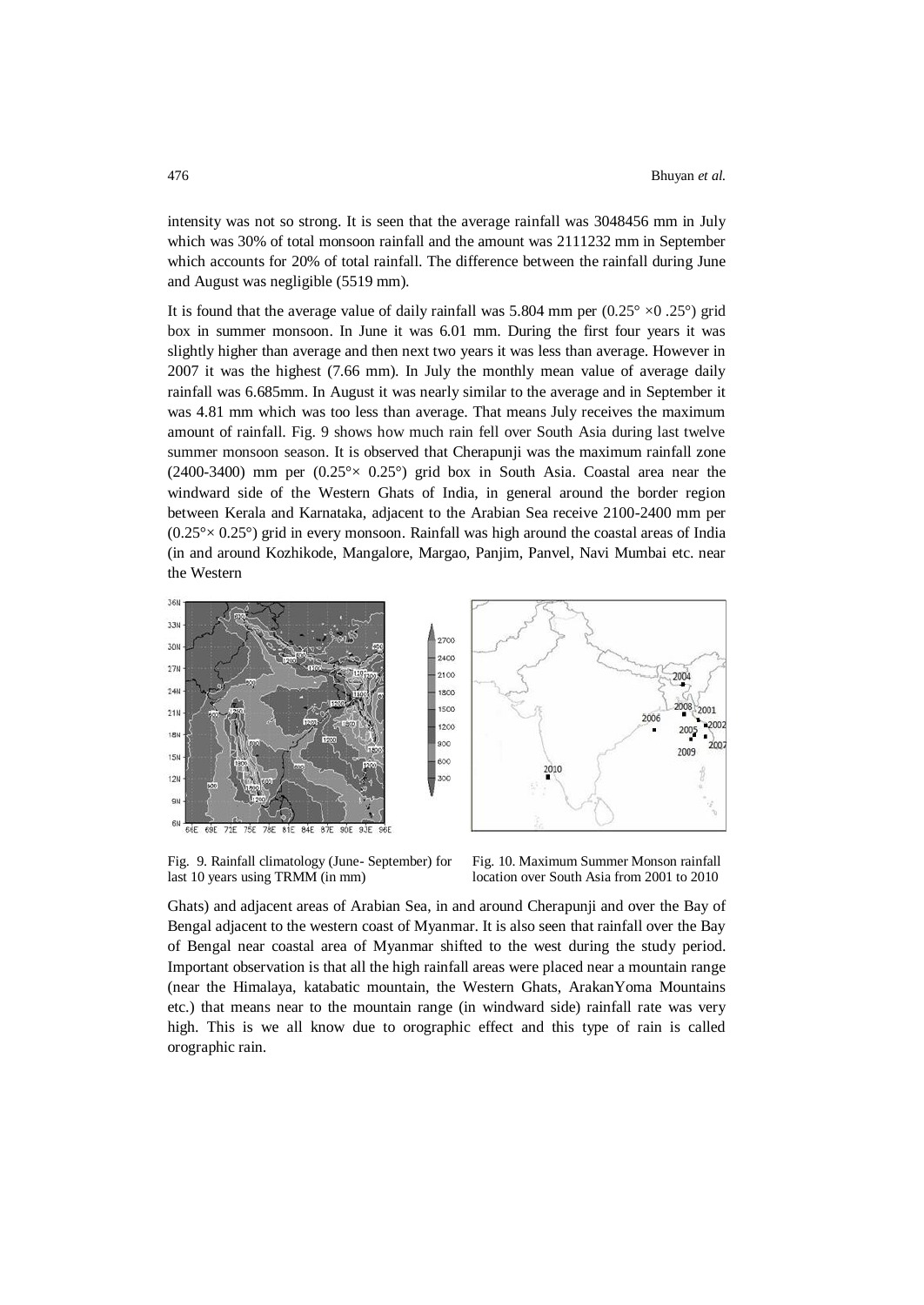| Year | Maximum Rainfall Area | Amount of rainfall (mm) |
|------|-----------------------|-------------------------|
| 2001 | 20°N,93°E             | 4254                    |
| 2002 | 19°N, 93.5°E          | 4361                    |
| 2003 | 20.5°N, 92.5°E        | 3449                    |
| 2004 | 25°N, 91.5°E          | 3878                    |
| 2005 | 17.75°N, 92.5°E       | 3164                    |
| 2006 | 18.75°N, 87°E         | 3105                    |
| 2007 | 17.5°N, 93.5°E        | 3790                    |
| 2008 | 21°N, 91°E            | 2791                    |
| 2009 | 17.25°N, 92.25°E      | 3608                    |
| 2010 | 13°N,74.25°E          | 3171                    |

**Table 2. Maximum rainfall position and amount of rainfall over South Asia.** 

In Bangladesh, Sylhet was the maximum rainfall area. This area received about 1800- 2700 mm of rainfall per  $(0.25^{\circ} \times 0.25^{\circ})$  grid areas every monsoon year. The minimum rainfall area was Rajshahi specifically around Ishurdi. In India, western areas of Rajastan and border region (with Tibet) of Jammu and Kasmir were the minimum rainfall area in summer monsoon season. In Nepal, the area between 27.5°N-28.25°N and 84°E-84.5°E was the maximum rainfall (1200-1500mm) zone. This area consists in part of Kathmandu, Hetauda and Gurkha. In Bhutan, Indian boarder region of Sarpang was the high rainfall area. Part of Rawalpindi and Islamabad were the maximum rainfall zone in Pakistan, where on average rainfall were  $600-900$ mm per  $(0.25\degree \times 0.25\degree)$  resolution and nearly zero or >50mm rain falls in North-West part of this country. In Sri Lanka in and around Colombo was the maximum rainfall area. This area received about 600-900mm rain per  $(0.25^{\circ} \times 0.25^{\circ})$  grid area. Fig.11 and Table 2, represents the maximum monsoon rainfall location over South Asia from 2001 to 2010. In SA from 2001 to 2010, we see that maximum location situated over the Bay of Bengal near to the western coast of Myanmar and surface rainfall was highest in and around Cherapunji.



Fig. 11: Day-Night Rainfall Difference. (Difference = day rainfall – night rainfall)

In this study daytime (52%) rainfall was observed to be higher than night time (48%) rainfall [Fig.12(i)]. It is seen that at  $06Z-09Z$  or  $06GMT-09GMT$  (middle of the day) rainfall was maximum (14.3%) shown in Fig. 12(ii). The second highest amount of rainfall was observed at 09Z–12Z (13.9%). From 21Z to 00Z (late night) the amount of rainfall was 12.6% and during 00Z–03Z and during 15Z–18Z the rainfall was 11.6% of the total.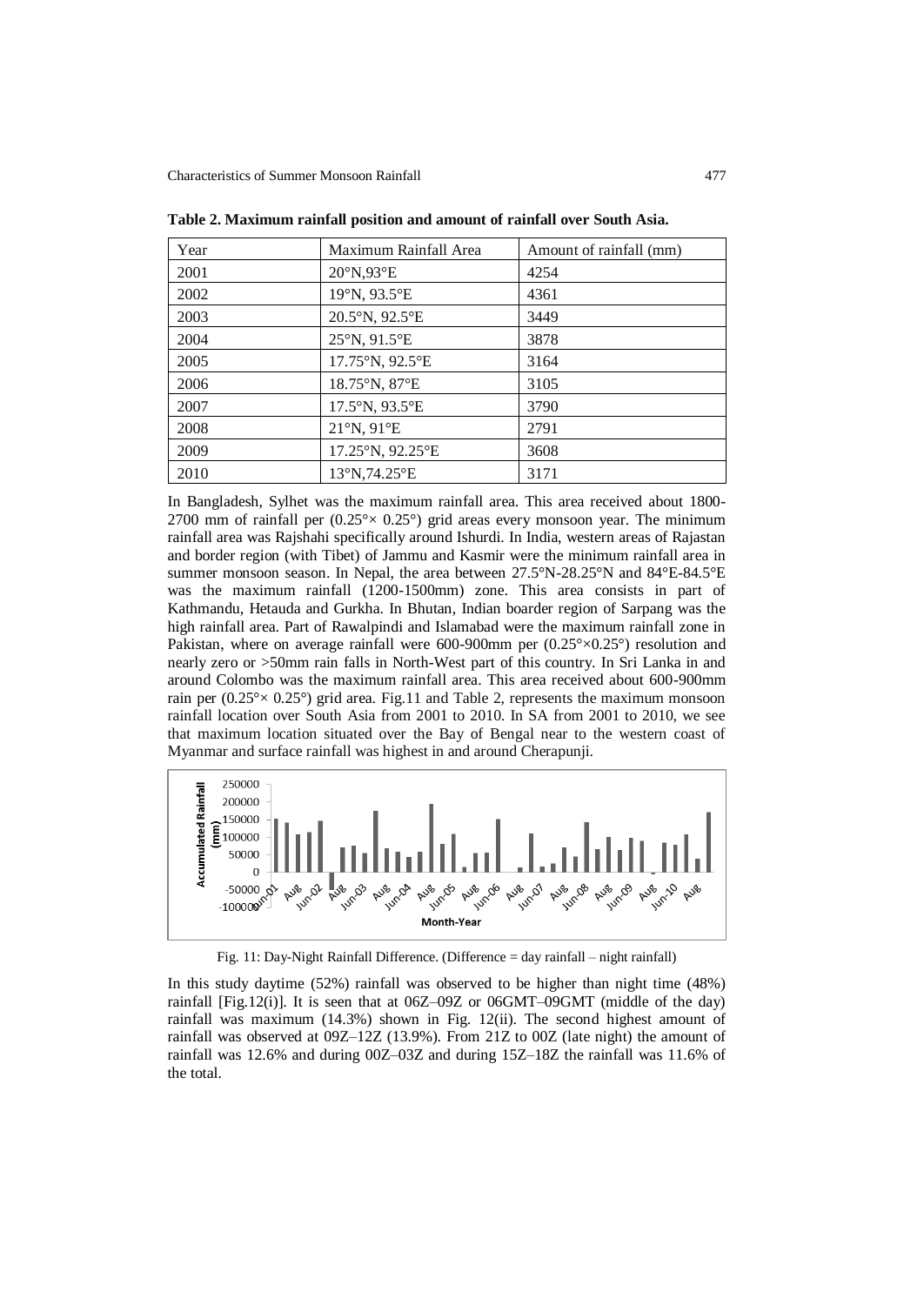

Fig. 12. Percentage of day-night and 3-hourly rainfall contribution in monsoon season over South Asia using last ten years data i. Day-Night ii. 3-hourly

## **Conclusion**

In this paper we have investigated the SASM rainfall distribution and its features. Here we have found an overall increasing trend of rainfall in the South-West, North-West and North-East parts of South Asia (SA) whereas a decreasing trend in South-East part of SA with overall an increasing trend. On the other hand, rainfall in and around Cherapunji is found to decrease during summer monsoon (SM) period. Maximum rainfall zones are found over the Bay of Bengal, near the coastal part of Myanmar and maximum rainfall zone have a trend to shift towards West. TRMM data analysis reveals minimum rainfall in September whereas maximum monsoon rainfall in July, particularly in  $5<sup>th</sup>$  and  $9<sup>th</sup>$ weeks of the summer monsoon. At summer monsoon, the mean value of average daily rainfall is found 5.804 mm with higher rainfall at day time compared to night time. The maximum amount of rainfall is found at noon to afternoon.

### **References**

- Chang CP and Krishnamurti TN eds. (1987). "Monsoon Meteorology". Oxford University Press: Oxford.
- Chowdhury's Guide to Planet Earth (2005). "The Water Cycle". WestEd.
- Diffenbaugh (2009), An associate professor of earth and atmospheric sciences and interim director of the Purdue Climate Change Research Center, "Purdue study projects weakened monsoon season in South Asia". Source: Noah Diffenbaugh, (765) 490-7288. Writer: Elizabeth K. Gardner, (765) 494-2081.
- Dhar, O. N., and S. Nandargi (2003). "Hydrometeorological aspects of floods in India", Nat. Hazards, **28**: 1-33.
- Fein JS and Stephens PL eds. (1987). Monsoons. John Wiley: New York.
- Gadgil S. (1996). "Climate change and agriculture an Indian perspective. In Climate Variability and Agriculture", Abool YR, Gadgil S, Pant GB (eds). Narosa: New Delhi, India; 1-18.
- Goswami, B. N., V. Krishnamurthy and H. Annamalai (1999). " A broad scale circulation index for inter-annual variability of the Indian summer monsoon", Q. J. R. Meteorol. Soc., **125**: 611- 633.
- Ju J. and Slingo JM. (1995). "The Asian summer monsoon and ENSO". Quarterly Journal of the Royal Meteorological Society, **122**: 1133-1168.